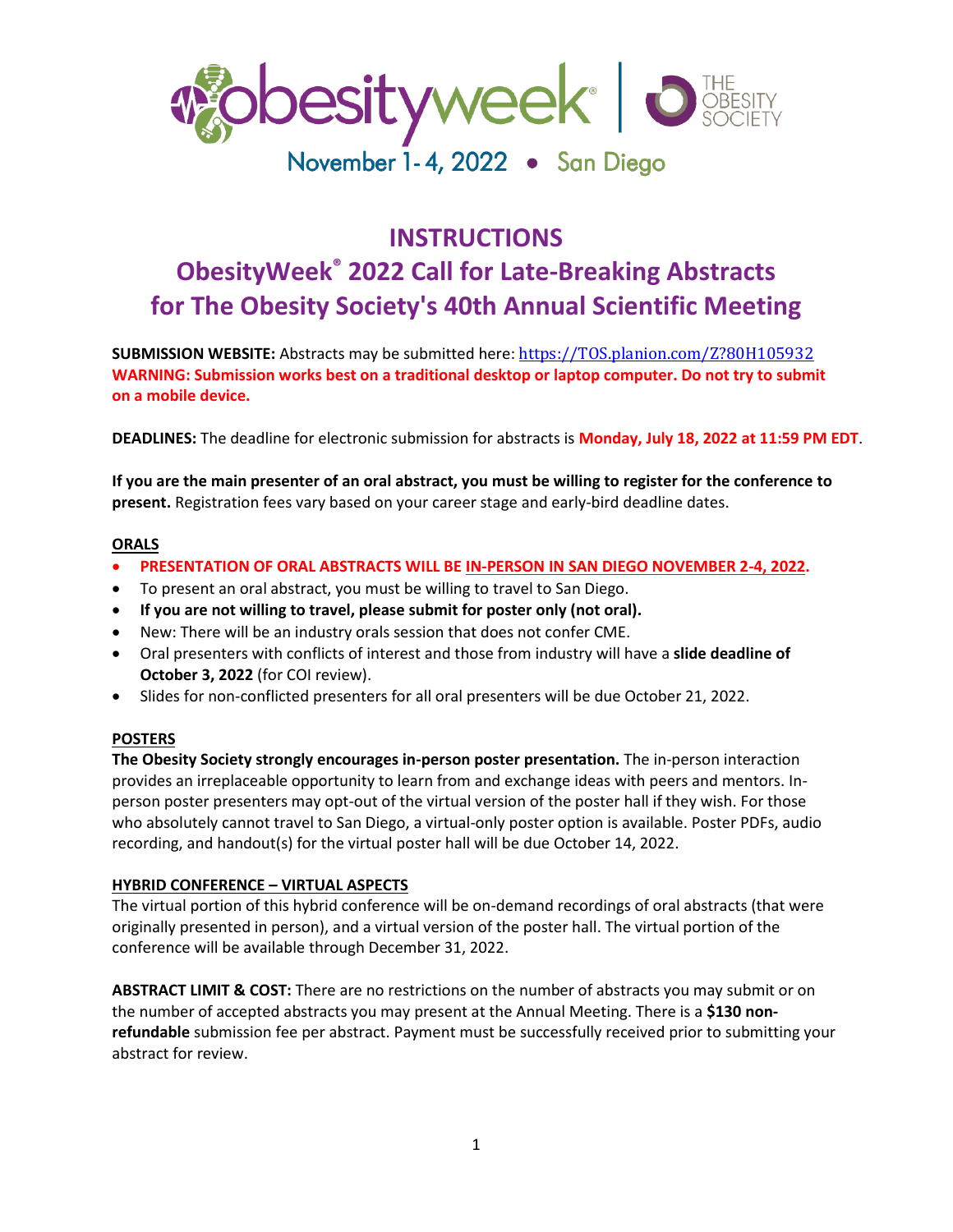**UNBIASED:** To submit this abstract, you must confirm that you have conducted this research and written this abstract in a manner that is fair, balanced, and free of commercial bias and have used generic names in lieu of brand names.

**PEOPLE FIRST LANGUAGE:** Please use people first language in your presentation, handouts, poster and during your session. For more information please visit: [www.cdc.gov/ncbddd/disabilityandhealth/materials/factsheets/fs-communicating-with-people.html.](http://www.cdc.gov/ncbddd/disabilityandhealth/materials/factsheets/fs-communicating-with-people.html)

**WORD LIMIT:** There is a limit of 2000 characters per submission (this translates to approximately 250 words for the text of your submission). Spaces will count towards the character limit. **PLEASE NOTE:** The title field and author information are not included in the character count. The title field has a separate character count of 100.

Fields will be provided for Background, Methods, Results, and a Conclusion. You may enter as many characters as you choose per field. You will be advised of your character count usage as you enter your information into the four fields as you move through the form. Be sure to save your work before moving on to the next step.

**TITLE AND BODY:** Please enter the required information into each specifically identified field (Title, Background, Methods, Results, and Conclusions). The results section must include results. Do not put your title in quotation marks or use all capital letters. You may copy and paste your text into the appropriate sections.

## **Examples:**

Titles Should Look Like This Without Periods at the End Capitalize First Letter of Each Word Except for Prepositions, Conjunctions, and Articles That Have Fewer Than Four Letters (a, an, the, for, to, of, at, in, and, but…) Do Not Put Titles in Quotations DO NOT USE ALL CAPS Use Generic Names (No Brand Names) This Is Called Title Case

**SPECIAL CHARACTERS and FORMATTING:** The submission system will render special characters when **typed directly** into your abstract fields.

If you choose to *copy* text into the abstract body, please do so **from a plain text editor** (like Notepad), not from a word processing program (like Microsoft Word). This will insure any special characters in your abstract are preserved. As a final step, please look over your abstract body carefully in the proof to confirm that any special characters are displaying properly.

**TRACK:** You will be asked to select the appropriate track using the drop-down menu.

## **Please consider submitting your abstract even if you believe that it does not fit into one of the specific tracks. The track list is not exhaustive and all abstract submissions are welcome.**

The abstract tracks are as follows: Track 1 Metabolism and Integrative Physiology Track 2 Neuroscience Track 3 Interventional and Clinical Studies Track 4 Population Health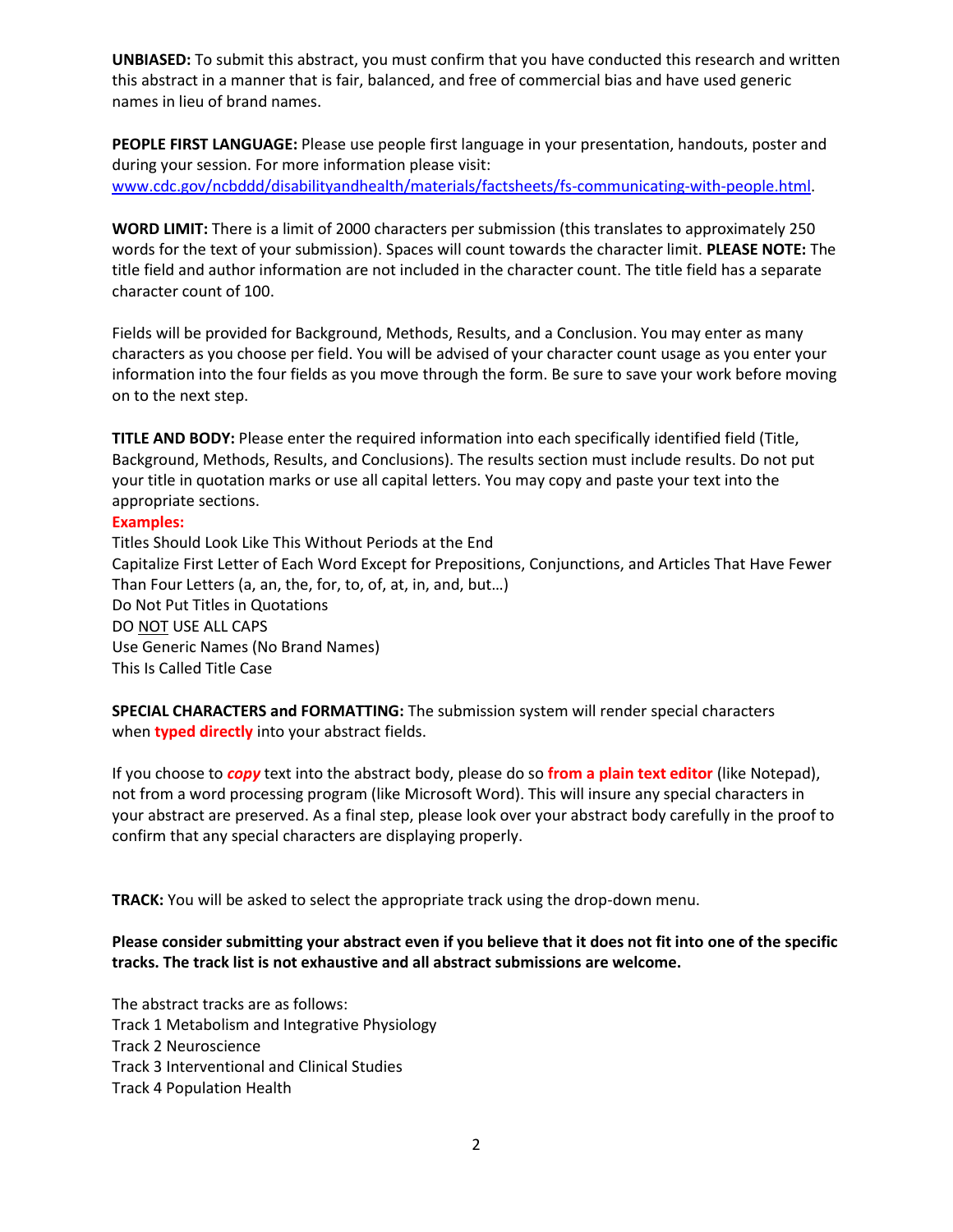**PRESENTATION TYPE:** You will also be asked to select the preferred presentation type for your abstract either "Oral or Poster Presentation," "Oral Presentation Only" or "Poster Presentation Only". NOTE: If "Oral Presentation Only" is selected and your abstract is not accepted, the abstract will be rejected.

**INDUSTRY SUBMISSIONS: If the presenter is directly employed (full or part time salaried employee) in an industry whose primary business is producing, marketing, selling, re-selling, or distributing healthcare products used by or on patients, you must select YES to the question "Was this research conducted by an ACCME ineligible company (industry)?"** New for 2022: Industry-conducted research may be submitted for orals by industry representatives, but must be clearly identified during the submission process. Any industry-conducted research accepted for an oral will be placed in a non-CME orals session, to abide by ACCME rules. The Obesity Society defines "industry" in this instance as any company ineligible to offer CME. <https://accme.org/faq/what-accmes-definition-ineligible-company>

**CHANGE PRESENTER:** If the presenter changes (even a swap with a co-author) before the annual meeting, you must contact [annualmeeting@obesity.org](mailto:annualmeeting@obesity.org) to update.

**PRESENTER AND AUTHORS:** Please enter all authors in the order they should appear in the heading of the abstract. If you (the Submitting Author) are not the Presenter on a submission, you will need to provide contact information for the Presenter. You will be asked to enter each author one at a time. A huge number of authors are already in the database. Use the SEARCH (by last name) and select whenever possible, to reduce the odds of creating duplicate accounts. Be sure to have email addresses available for all authors. **SEARCH BY LAST NAME BEFORE ENTERING A NEW PERSON INTO THE DATABASE** (because odds are, they are already in the abstract database, and we are trying to avoid duplicates in the system.) **PROOFREAD CAREFULLY.** Whatever you enter will be published that way. DO NOT USE ALL CAPS. **If the presenter changes (even a swap with a co-author) before the annual meeting, you must contact [annualmeeting@obesity.org](mailto:annualmeeting@obesity.org) to update.**

**KEYWORDS:** You are required to select at least 1 keyword and may choose up to 3.

**ANNUAL MEETING LEARNING OBJECTIVES:** Please identify which (if any) learning objectives your abstract satisfies amongst the 6 learning objectives listed on the submission site that have been identified as educational goals for this conference. **Answering "NO" to any or all learning objectives does not affect your odds of acceptance.**

**GRAPHICS:** The Obesity Society accepts text only abstracts; tables, graphs or other images may not be submitted. If any type of table, graph or image is submitted, it will be removed and not included as part of the abstract submission and review process.

**PREVIOUSLY PUBLISHED ABSTRACTS:** Abstracts must contain new data that has not been previously published or presented elsewhere. In some cases, previously reported data may be included in the abstract for descriptive purposes, but the focus of the abstract must be on new data.

**PROOFING YOUR ABSTRACT:** From the "My Abstracts" page of the submission mechanism, you will find 5 icons for "Edit", "Edit Authors", "Proof", "Submit to TOS for Review" and "Withdraw this Submission". Select the icon for whichever action you would like to perform. Carefully check and proofread your abstract. Make sure all special characters and formatting are displaying properly. If you find errors,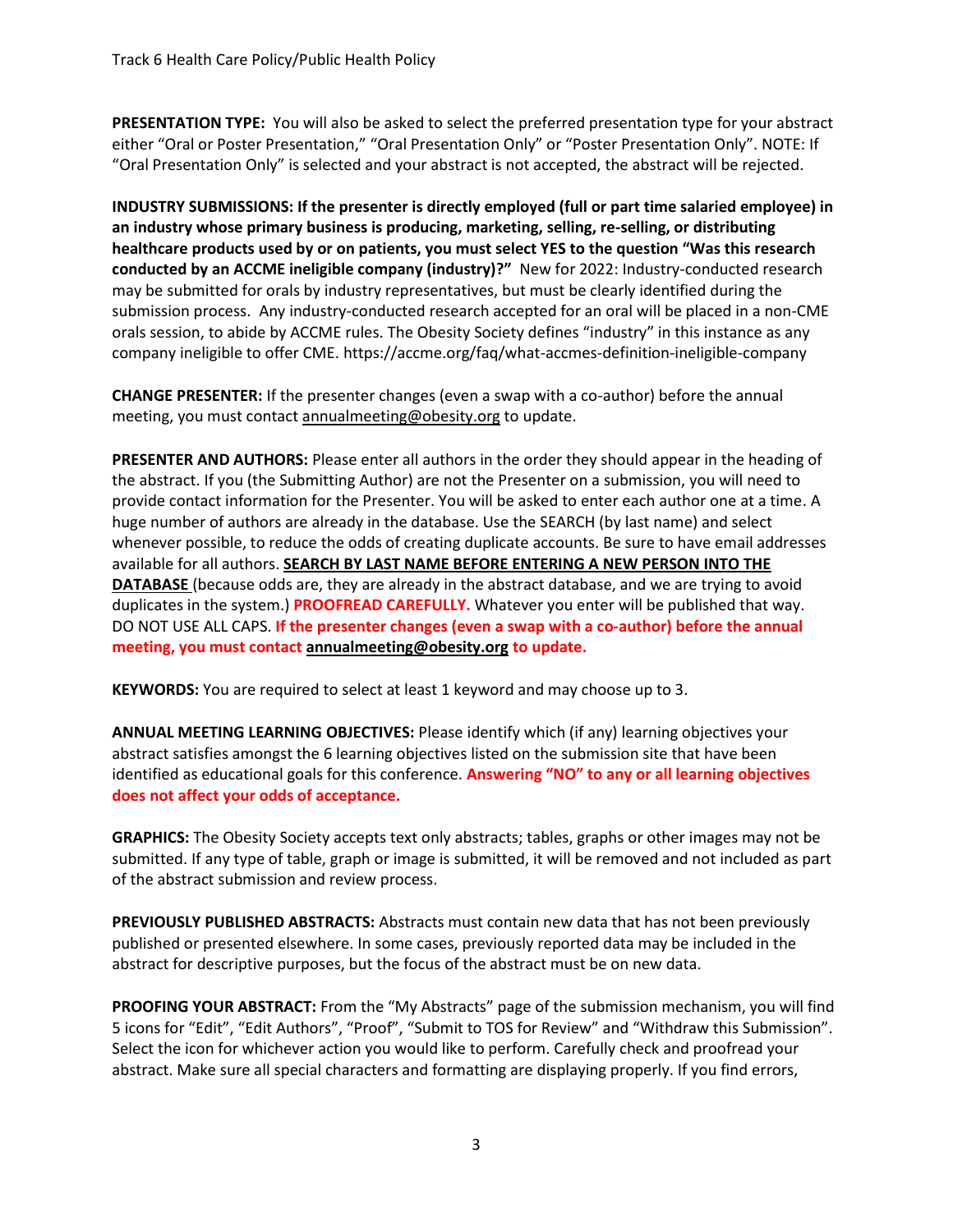select the "Edit" button at the bottom of the page so that you are returned to the correct page to make your corrections.

**COMPLETING YOUR SUBMISSION:** When all required information is entered, you may submit your abstract. If there is any missing information, an error will appear asking you to go back and complete any required fields. You may save your abstract as a "Work in Progress" without completing the required fields and come back into the system to finish at a later time. When you are ready to submit your abstract, be prepared to input credit card details for payment of the submission fee. Once the fee is successfully processed, you must click on the link provided on the submission confirmation page to complete the final step of the submission process. If this final step is not completed, the abstract will remain as pending and will not be considered final and submitted.

**SUBMISSION FEE:** The fee for submitting late-breaking abstracts for ObesityWeek® is **\$130 per abstract. The fee is non-refundable**. The fee is not refunded for withdrawn submissions.

EMBARGO POLICY: The ObesityWeek® sessions, posters and abstracts present innovative studies on the latest advances in obesity research. These communications provide notable exposure and recognition for studies and authors, and are likely to have a significant impact on obesity prevention and treatment. Abstracts submitted via the online application process for regular and late-breaking reports are expected to reflect original research. Reported data must have **NOT** been published or presented publicly at the time of abstract submission. Presentations at a national or international conference **BEFORE** presentation at ObesityWeek® are not allowed. Data included in abstracts submitted for presentation at ObesityWeek<sup>®</sup> may **NOT** be presented at a satellite ObesityWeek<sup>®</sup> event (such as a corporate-sponsored symposium or affiliated conference) until **AFTER** presentation within the main ObesityWeek® program.

## **Simultaneous Manuscript Publication**

Printed or electronic publication in peer-reviewed scientific or medical journals of data submitted for presentation at ObesityWeek® is permitted. In all cases, however, such publication must occur AFTER the date of abstract submission to ObesityWeek $\degree$ .

### **Embargo Lift Date**

The Obesity Society and its designated abstract reviewers treat abstract submissions as strictly confidential until the time of their public release. The Obesity Society will post abstracts on the website and app prior to the start of the ObesityWeek® conference to assist registered attendees in itinerary planning. All abstracts are embargoed from press/media coverage until 12:00 pm Eastern Time (U.S.) on the first day of ObesityWeek® Scientific Sessions – Tuesday, November 1, 2022.

## **Questions About the Policy?**

Contact [TOScommunications@obesity.org.](mailto:TOScommunications@obesity.org)

**ABSTRACT REVIEW:** All submitted abstracts will be peer reviewed by TOS abstract reviewers and by members of the TOS Program Committee.

**INCOMPLETE SUBMISSIONS:** Abstracts remaining in "work in progress" form after the submission deadline will not be reviewed or accepted by the Program Committee. Please make sure all completed abstracts have been submitted and paid by the deadline date.

**ABSTRACT ACCEPTANCE/DECLINE:** Notifications will be emailed in July from [annualmeeting@obesity.org.](mailto:annualmeeting@obesity.org)